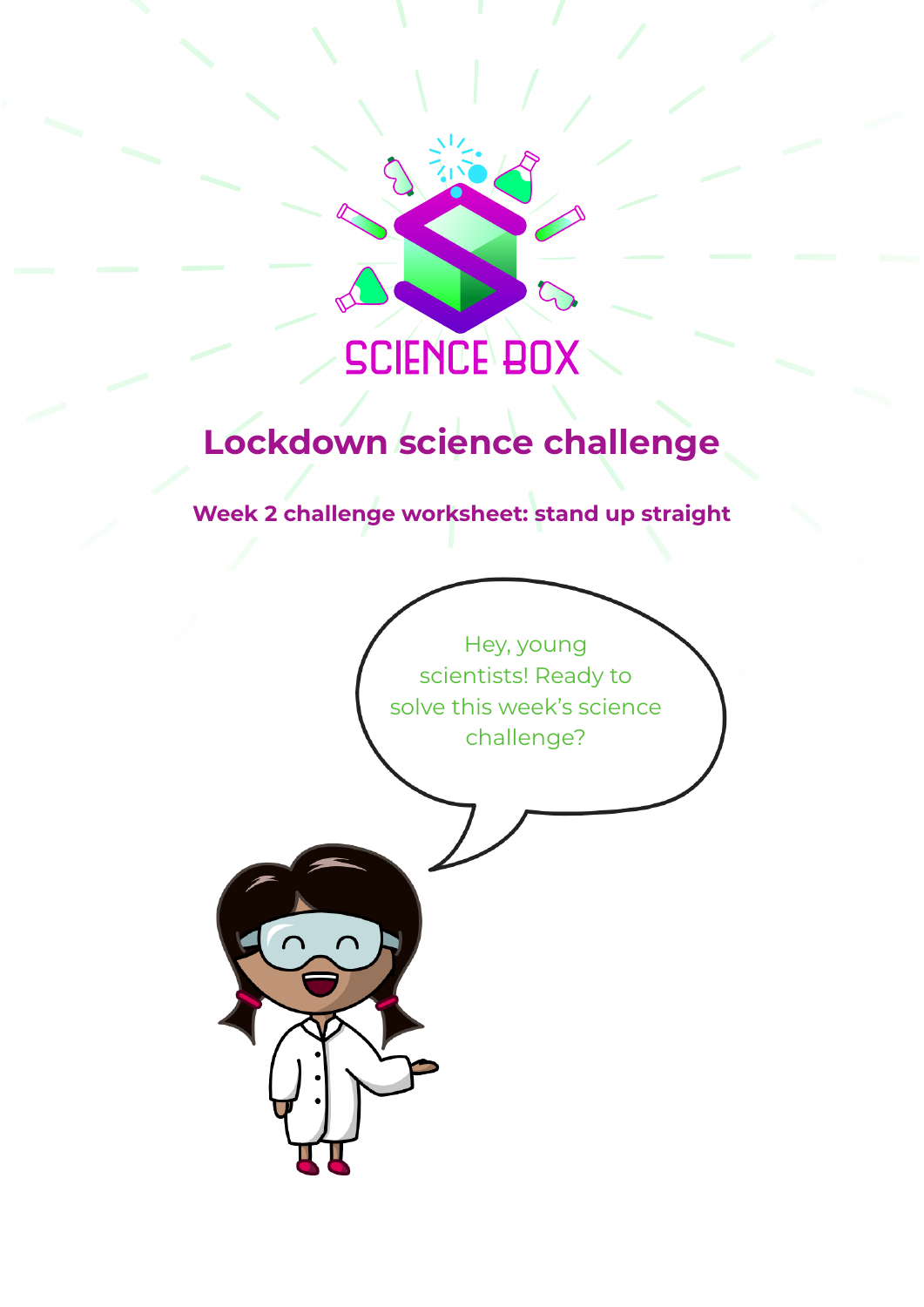# **The challenge**

**You will need:**

**• 1 egg**

**And either some:**

- **• rice, or**
- **• sugar, or**
- **• salt.**

**Note that you might not need to use all of these things.**

**Your challenge is to use the listed supplies to make the egg stand up straight (so it's taller than it is wide) without it falling over. It should be standing by itself without anything holding it up.**

**Try not to use too much of your chosen rice/sugar/salt ingredient, you should only need a small amount.**



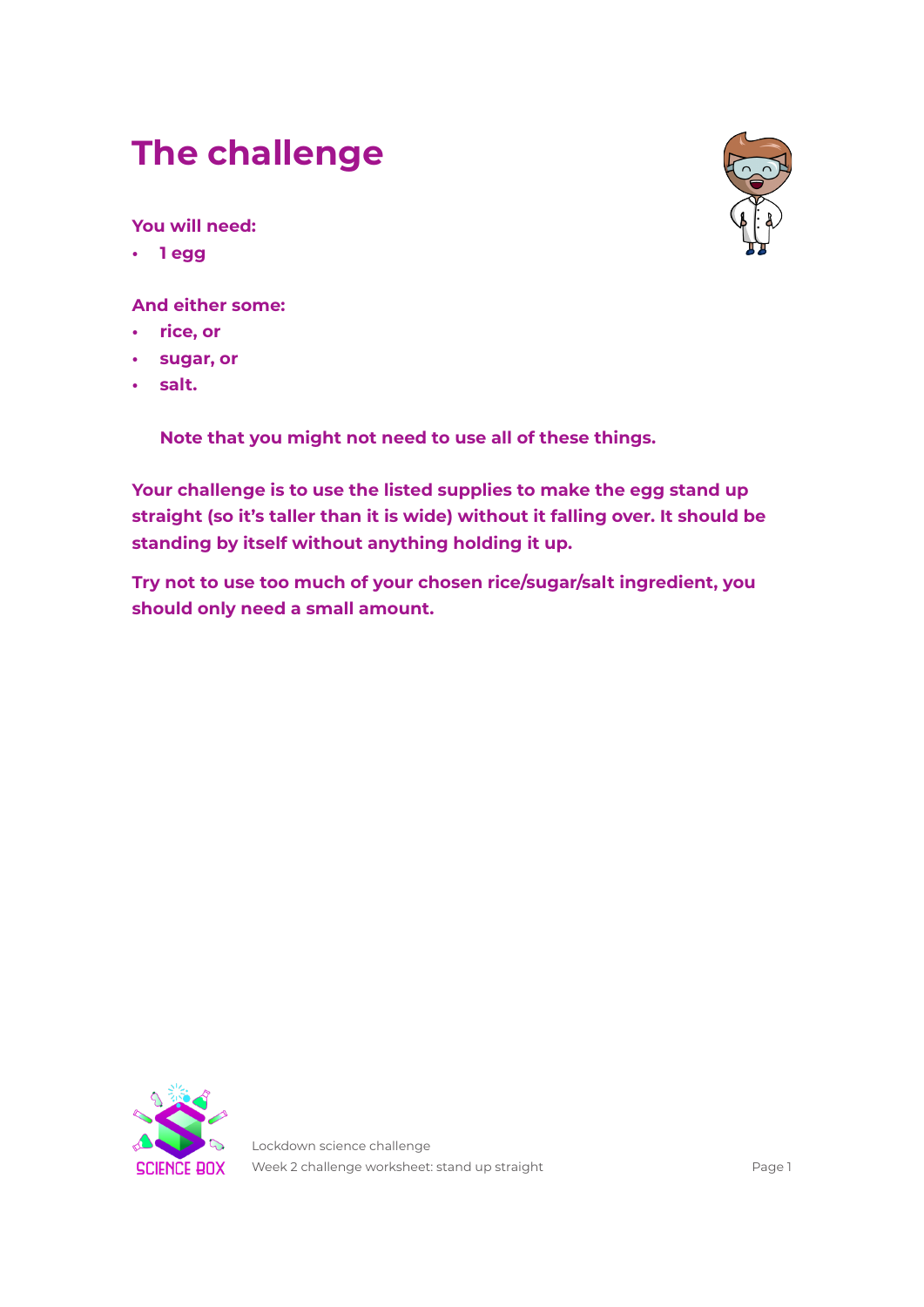



**Draw or write below to show how you'll solve the challenge.**



Lockdown science challenge Week 2 challenge worksheet: stand up straight example 2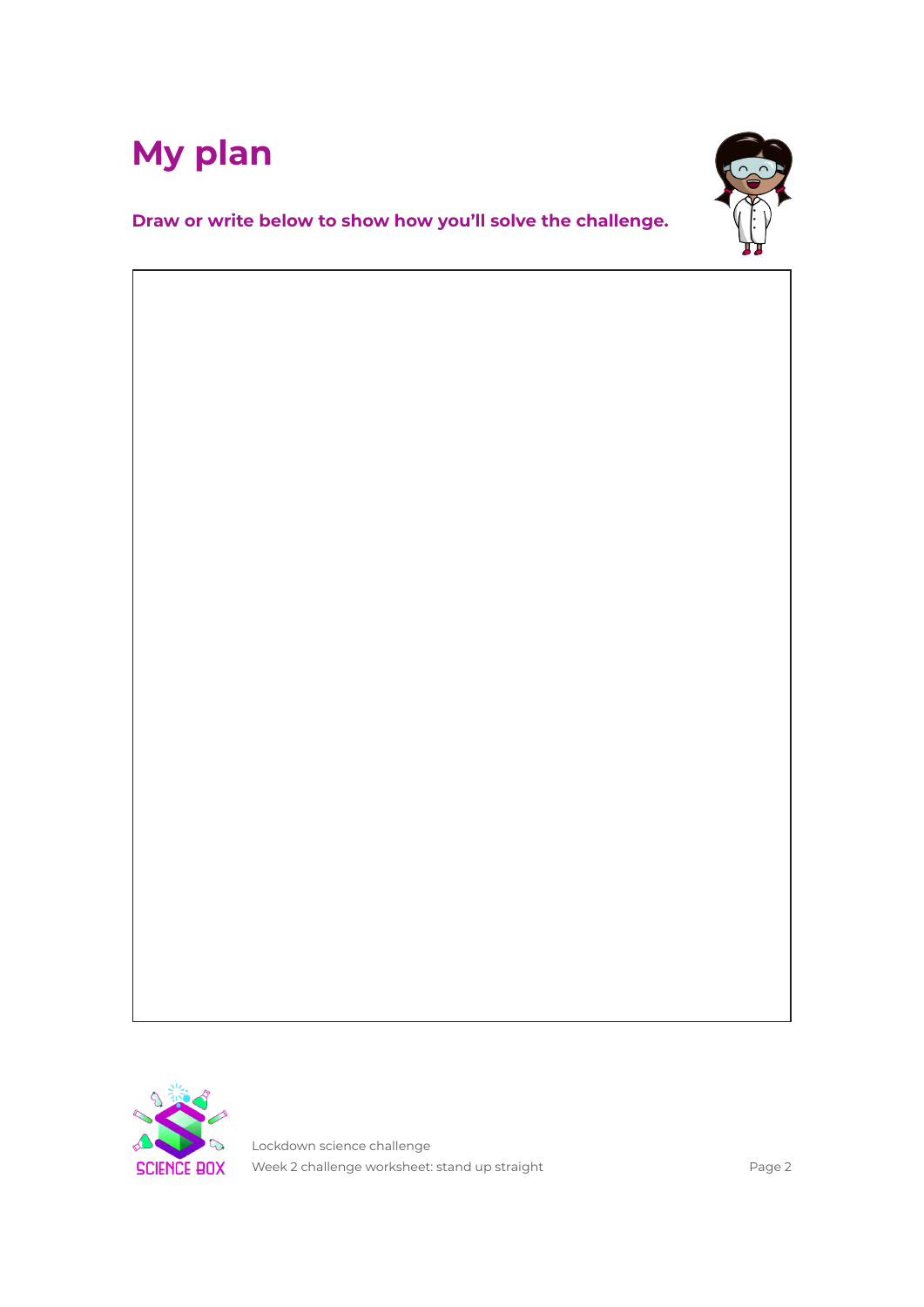## **My attempts**



### **Write down the ways you try to solve the challenge. Be creative!**

| Attempt   What did you try?<br>number | What went wrong? | What will you<br>change? |
|---------------------------------------|------------------|--------------------------|
|                                       |                  |                          |
|                                       |                  |                          |
|                                       |                  |                          |
|                                       |                  |                          |
|                                       |                  |                          |
|                                       |                  |                          |
|                                       |                  |                          |
|                                       |                  |                          |
|                                       |                  |                          |
|                                       |                  |                          |
|                                       |                  |                          |
|                                       |                  |                          |
|                                       |                  |                          |
|                                       |                  |                          |
|                                       |                  |                          |



Lockdown science challenge Week 2 challenge worksheet: stand up straight Veek 2 challenge worksheet: stand up straight